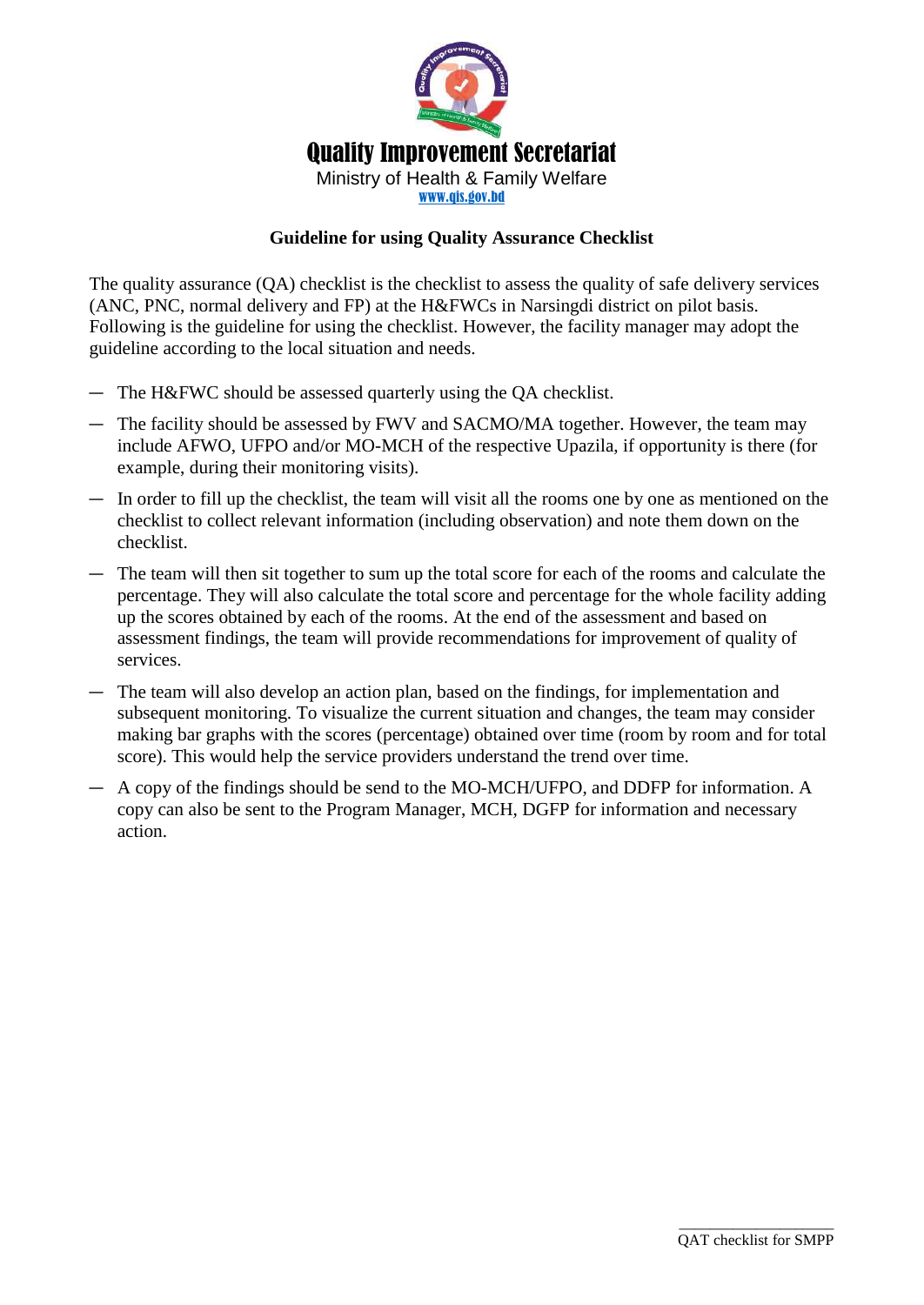# **Quality Assurance Checklist for Safe Delivery Services: For H & FWC**

### **1. General Information**

| Date of visit:            |    |
|---------------------------|----|
| Name of facility visited: |    |
| Name of QAT members       |    |
| with designation:         |    |
|                           | 2. |
|                           | 3. |
|                           |    |

### **2. Human resources for safe delivery services**

| <b>Human Resources</b>                      | <b>Number</b> | <b>Comments</b> |
|---------------------------------------------|---------------|-----------------|
| 1. Medical Officer (MO)                     |               |                 |
| 2. FWV (please mention if she is trained on |               |                 |
| midwifery)                                  |               |                 |
| 3. SACMO                                    |               |                 |
| Pharmacist                                  |               |                 |
| 5. MLSS/Aya/Guard                           |               |                 |

#### **3. Availability of services**

| <b>Services</b>                               | <b>Yes</b> | N <sub>0</sub> | <b>Comments</b> |
|-----------------------------------------------|------------|----------------|-----------------|
| 1. Normal delivery                            |            |                |                 |
| 2. ANC                                        |            |                |                 |
| 3. PNC                                        |            |                |                 |
| 4. Test blood for hemoglobin                  |            |                |                 |
| 5. Test urine for albumin                     |            |                |                 |
| 6. Provide health education at FWC (check the |            |                |                 |
| register)                                     |            |                |                 |
| 7. FP services                                |            |                |                 |

## **4. Service statistics (collect information from FWV/SACMO)**

|                 |                                        |                   | No. performed        |                 |
|-----------------|----------------------------------------|-------------------|----------------------|-----------------|
| <b>Services</b> |                                        | <b>Last month</b> | <b>Last 3 months</b> | <b>Comments</b> |
|                 | 1. ANC at FWC                          |                   |                      |                 |
|                 | 2. PNC at FWC                          |                   |                      |                 |
|                 | 3. Normal delivery at FWC              |                   |                      |                 |
|                 | 4. Normal delivery at home             |                   |                      |                 |
|                 | 5. No. of satellite clinic conducted   |                   |                      |                 |
|                 | 6. No. of satellite clinic merged with |                   |                      |                 |
|                 | EPI                                    |                   |                      |                 |
|                 | 7. No. of pregnant women referred      |                   |                      |                 |
|                 | from Union                             |                   |                      |                 |
|                 | 8. No. of still births at union        |                   |                      |                 |
|                 | 9. No. of maternal deaths at the union |                   |                      |                 |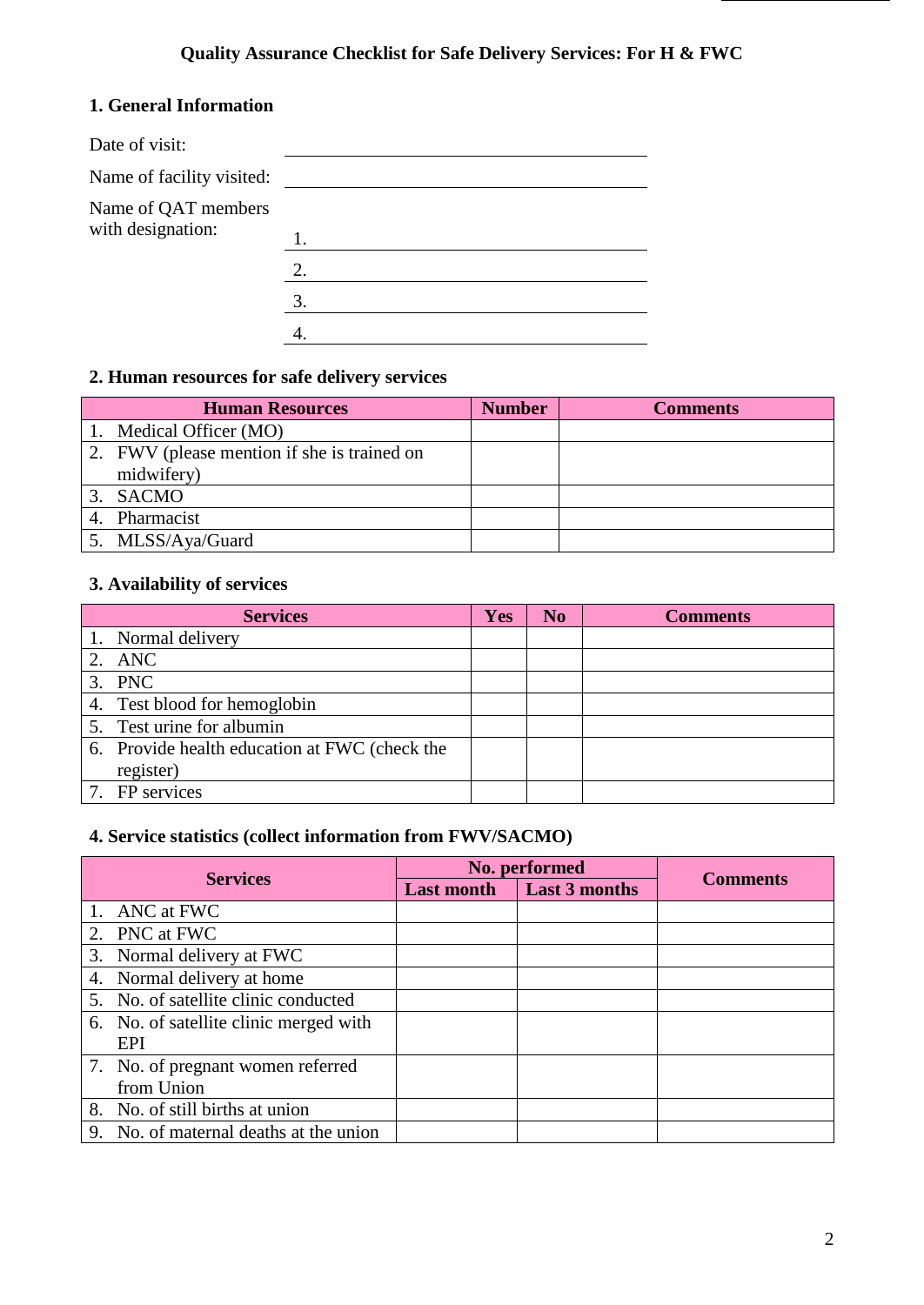## **5. General management (FWV/SACMO)**

|                                                 | Yes/    | No/    | <b>Comments</b> |
|-------------------------------------------------|---------|--------|-----------------|
|                                                 | present | absent |                 |
| Safe delivery team formed<br>1.                 |         |        |                 |
| 2.<br>Union action plan developed               |         |        |                 |
| Conducts safe delivery team meeting<br>3.       |         |        |                 |
| regularly (monthly/bimonthly) [check            |         |        |                 |
| minutes]                                        |         |        |                 |
| 4. MCH information board present with           |         |        |                 |
| updated data                                    |         |        |                 |
| 5. Monthly report sent regularly                |         |        |                 |
| Facility clean<br>6.                            |         |        |                 |
| Service information board                       |         |        |                 |
| 8.<br>Clients' charter of rights                |         |        |                 |
| Providers' charter of rights<br>9.              |         |        |                 |
| 10. Drug list                                   |         |        |                 |
| 11. Seating arrangements for patients           |         |        |                 |
| 12. Provide regular health education at waiting |         |        |                 |
| area (check the register)                       |         |        |                 |
| <b>Total score:</b>                             |         |        | % achieved:     |

## **6. ANC/PNC room/corner (FWV)**

|    |                                                 | <b>Present/</b> | Absent/        | <b>Comments</b> |
|----|-------------------------------------------------|-----------------|----------------|-----------------|
|    |                                                 | <b>ves</b>      | n <sub>0</sub> |                 |
|    | BP machine                                      |                 |                |                 |
| 2. | Stethoscope                                     |                 |                |                 |
| 3. | Foetoscope                                      |                 |                |                 |
| 4. | Weighing scale (adult)                          |                 |                |                 |
| 5. | Measuring tape                                  |                 |                |                 |
| 6. | Patient/client examination bed                  |                 |                |                 |
| 7. | Does the provider check BP, weight,             |                 |                |                 |
|    | anemia, edema etc. (cross check with one        |                 |                |                 |
|    | or two clients)                                 |                 |                |                 |
| 8. | Does the provider check the abdomen             |                 |                |                 |
|    | (position, fetal heart sound etc.) [cross]      |                 |                |                 |
|    | check with one or two clients]                  |                 |                |                 |
| 9. | Maintains privacy                               |                 |                |                 |
|    | 10. Counsel mother on birth planning, nutrition |                 |                |                 |
|    | and exclusive breast feeding                    |                 |                |                 |
|    | 11. Provide iron folic acid tablets             |                 |                |                 |
|    | 12. Use referral slip for referring patients    |                 |                |                 |
|    | 13. Maintains register                          |                 |                |                 |
|    | <b>Total score:</b>                             |                 |                | % achieved:     |

### **7. Delivery room (FWV): [Skip this section if the centre does not provide normal delivery services]**

| <b>Functioning equipment and logistics</b> | Yes | N <sub>0</sub> | <b>Present/   Absent/   Comments</b> |
|--------------------------------------------|-----|----------------|--------------------------------------|
| 1. Delivery table                          |     |                |                                      |
| Spot light                                 |     |                |                                      |
| 3. Sterilizer (electrical or kerosene)     |     |                |                                      |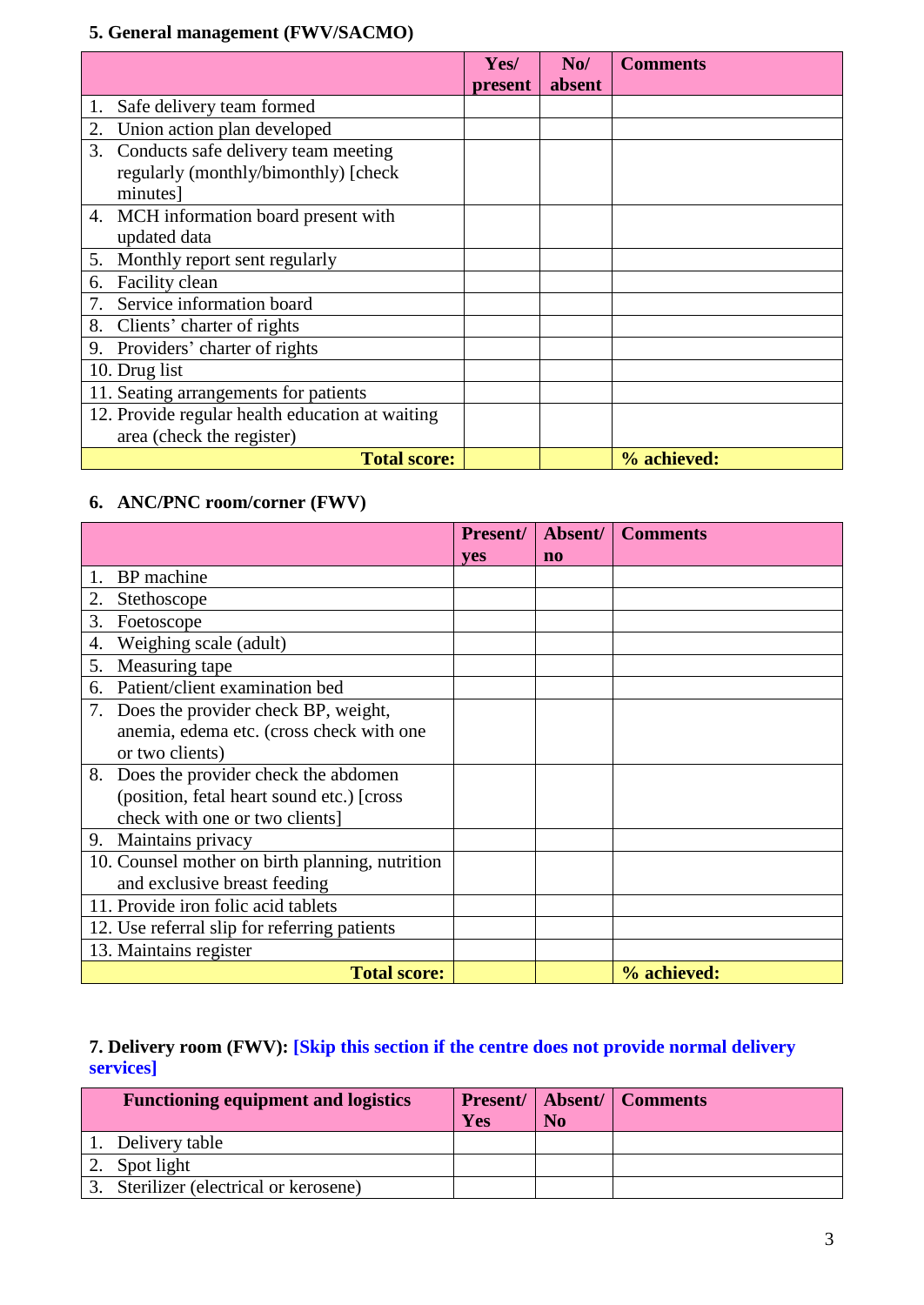|    | <b>Functioning equipment and logistics</b>        | Present/<br>Yes | Absent/<br>N <sub>0</sub> | <b>Comments</b> |
|----|---------------------------------------------------|-----------------|---------------------------|-----------------|
| 4. | Autoclave (kerosene or electrical)                |                 |                           |                 |
| 5. | Baby weighing scale                               |                 |                           |                 |
| 6. | Filled oxygen cylinder                            |                 |                           |                 |
|    | 7. Ambu bag (adult)                               |                 |                           |                 |
|    | 8. Ambu bag (child)                               |                 |                           |                 |
| 9. | Three normal delivery sets                        |                 |                           |                 |
|    | 10. At least one delivery set ready for use       |                 |                           |                 |
|    | (sterile)                                         |                 |                           |                 |
|    | 11. Instrument trolley                            |                 |                           |                 |
|    | 12. Baby tray                                     |                 |                           |                 |
|    | 13. Mucous sucker for neonates                    |                 |                           |                 |
|    | 14. BP machine                                    |                 |                           |                 |
|    | 15. Stethoscope                                   |                 |                           |                 |
|    | 16. Measuring tape                                |                 |                           |                 |
|    | 17. Sharp disposal container                      |                 |                           |                 |
|    | 18. Emergency light                               |                 |                           |                 |
|    | 19. Sterile gloves                                |                 |                           |                 |
|    | 20. Catheter                                      |                 |                           |                 |
|    | 21. Allows choice of position for delivery        |                 |                           |                 |
|    | 22. Uses partograph (check)                       |                 |                           |                 |
|    | 23. Decontaminates equipment with 0.5%            |                 |                           |                 |
|    | chlorine solution                                 |                 |                           |                 |
|    | 24. Cleans (mopped) delivery room after           |                 |                           |                 |
|    | delivery                                          |                 |                           |                 |
|    | 25. Cleans delivery table and instrument trolley  |                 |                           |                 |
|    | with 0.5% chlorine solution after delivery        |                 |                           |                 |
|    | 26. Practices active management of $3rd$ stage of |                 |                           |                 |
|    | labour (ask what actually she does)               |                 |                           |                 |
|    | 27. Practices delayed cord cutting (cutting cord  |                 |                           |                 |
|    | after pulsation stops)                            |                 |                           |                 |
|    | 28. Baby dried and wrapped immediately after      |                 |                           |                 |
|    | birth                                             |                 |                           |                 |
|    | 29. Baby put onto the breast within 30 minutes    |                 |                           |                 |
|    | 30. Neonatal resuscitation done (if necessary)    |                 |                           |                 |
|    | 31. Maintains privacy                             |                 |                           |                 |
|    | 32. Hand washing facility with running water      |                 |                           |                 |
|    | 33. Takes birth weight                            |                 |                           |                 |
|    | 34. Provides post-partum vitamin A                |                 |                           |                 |
|    | supplementation to mother                         |                 |                           |                 |
|    | 35. Closely observe mother for at least 2 hours   |                 |                           |                 |
|    | 36. Maintains delivery register (check if all the |                 |                           |                 |
|    | columns are filled up)                            |                 |                           |                 |
|    | <b>Total score:</b>                               |                 |                           | % achieved:     |

#### **8. Overall achievements**

| Overall total score: 61                                                                       | Score obtained: |      |  |
|-----------------------------------------------------------------------------------------------|-----------------|------|--|
| <b>Overall achievement:</b>                                                                   |                 | $\%$ |  |
| $\left  \right $ [(score obtained $\div$ 61) $\times$ 100]                                    |                 |      |  |
| <b>Note:</b> If the facility does not conduct normal<br>delivery, divide score obtained by 25 |                 |      |  |